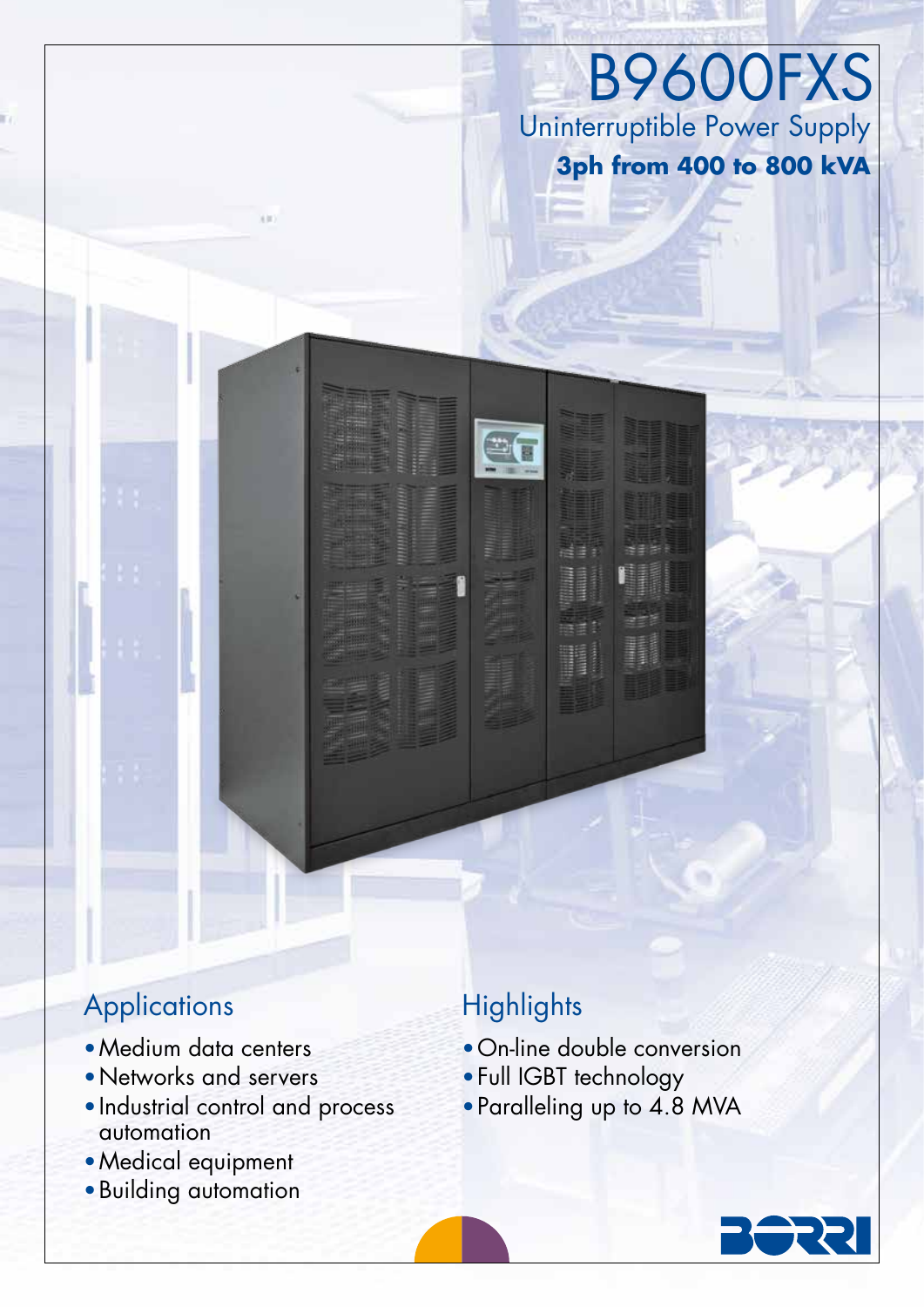# B9600FXS

Uninterruptible Power Supply

#### **3ph from 400-800 kVA**





### Features and benefits | Main options

- High double conversion efficiency and ECO mode for low running costs and environmental impact.
- Front access to all critical components for easy maintenance.
- Built-in inverter transformer for DC/AC galvanic protection of industrial type loads.
- Included backfeed bypass contactor for complete protection and operators' safety without additional installation costs.
- Hot connection/disconnection of parallel units for easy system resizing.
- Full IGBT technology and electronic PFC, ensuring 0.99 input PF and THDi<3% for maximum upstream sources compatibility.
- Accurate battery management providing ripple current minimization charge current/voltage control as per batteries manufacturers' specifications and automatic/manual battery test for maximum battery expected life preservation.
- Dynamic Charging Mode (DCM) for maximum versatility in long autonomy and low charging time applications.
- Smart parallel management in load sharing, load synchronization of single UPS systems and load synchronization of two paralleled systems for optimum protection.
- Dual DSP plus microcontroller logics for top performance and reliability.
- CAN-bus based distributed parallel control ensuring high load sharing accuracy and no single point of failure in parallel systems.
- Comprehensive set of communication options for total remote monitoring of equipment operation.
- Fully compliant with all international product standards for maximum quality guarantee.

- Manual bypass in extended cabinet.
- Bypass isolation transformer.
- Transformers/autotransformers for voltage adjustment.
- Battery voltage temperature compensation.
- External maintenance bypass wall-mounted box.
- Battery fuse switch wall-mounted box.
- Associated battery cabinets for long autonomy times.
- Parallel kit for load sharing.
- Load-sync for single UPS units. Load-sync box for two sets of paralleled UPS.
- Top cable entry.

#### Dynamic Charging Mode (DCM)

The battery charging current can be set above the nominal, up to the DCM limit, in order to manage high capacity battery packs. The extra charging power is fed to the battery, as long as the load does not requires it. This is a firmware enabled feature.





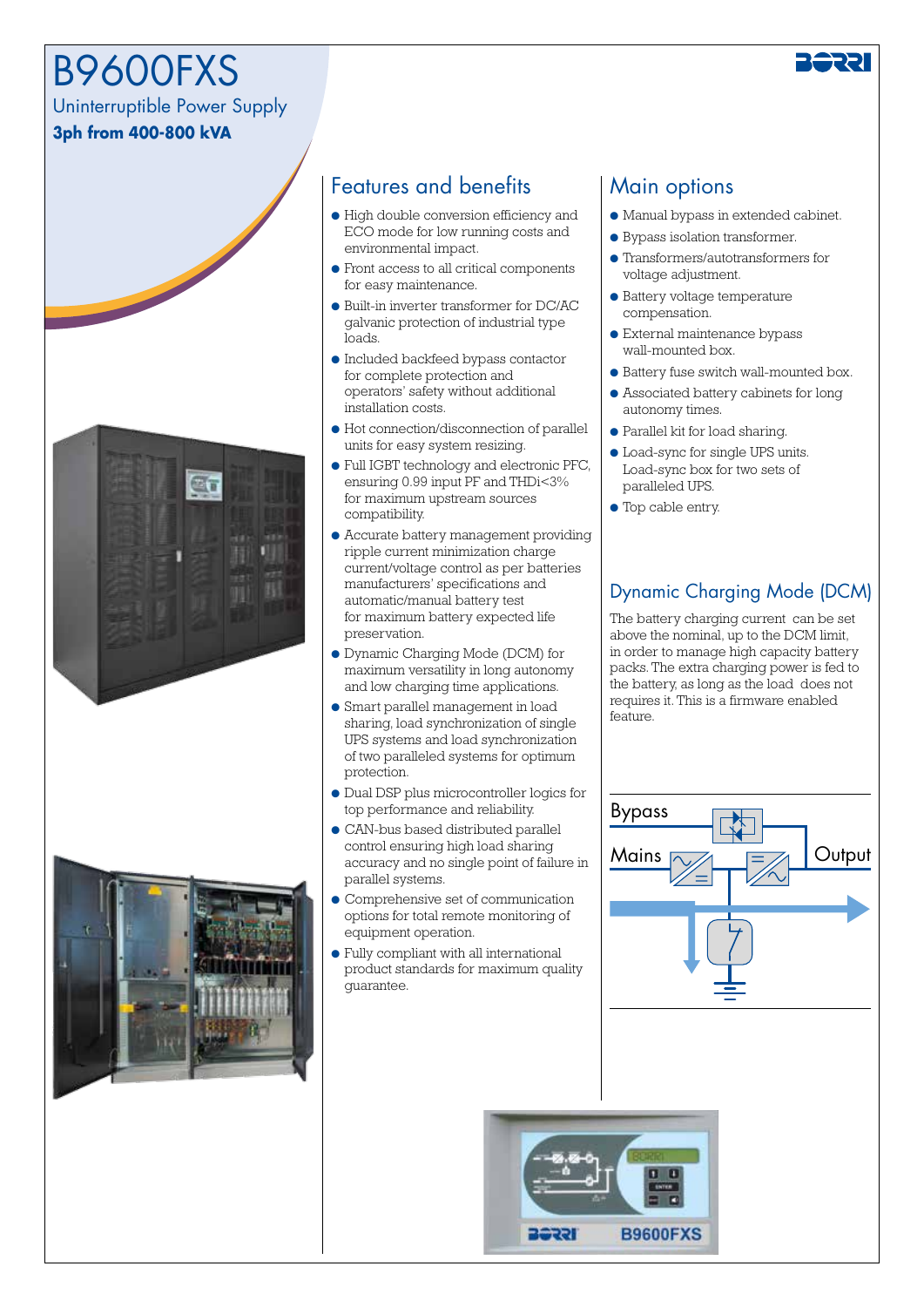

#### **B9600FXS technical data**

| <b>Rating (kVA)</b>                                       | 400                                                                                                                                                                                                                                                                                                                                                                | 500                                                | 600                                              | 800           |  |
|-----------------------------------------------------------|--------------------------------------------------------------------------------------------------------------------------------------------------------------------------------------------------------------------------------------------------------------------------------------------------------------------------------------------------------------------|----------------------------------------------------|--------------------------------------------------|---------------|--|
| Nominal power (kW)                                        | 360                                                                                                                                                                                                                                                                                                                                                                | 450                                                | 540                                              | 720           |  |
| Dimensions WxDxH (mm)                                     | 1990x990x1920                                                                                                                                                                                                                                                                                                                                                      | 2440x990x2020                                      | 2440x990x2020                                    | 3640x990x1920 |  |
| UPS weight (kg)                                           | 1820                                                                                                                                                                                                                                                                                                                                                               | 2220                                               | 2400                                             | 3600          |  |
| Battery configuration                                     |                                                                                                                                                                                                                                                                                                                                                                    |                                                    | External, 300 to 312 cells, VRLA (other options) |               |  |
| Input                                                     |                                                                                                                                                                                                                                                                                                                                                                    |                                                    |                                                  |               |  |
| Connection type                                           |                                                                                                                                                                                                                                                                                                                                                                    |                                                    | Hardwired 3w (rectifier), 4w (bypass)            |               |  |
|                                                           | 400 Vac 3-phase (rectifier)                                                                                                                                                                                                                                                                                                                                        |                                                    |                                                  |               |  |
| Nominal voltage                                           | 380/400/415 Vac 3-phase with neutral (bypass)                                                                                                                                                                                                                                                                                                                      |                                                    |                                                  |               |  |
| Voltage tolerance                                         | $-20\%$ , $+15\%$ (rectifier); $\pm 10\%$ (bypass)                                                                                                                                                                                                                                                                                                                 |                                                    |                                                  |               |  |
| Frequency and range                                       | 50/60 Hz, 45 to 65 Hz                                                                                                                                                                                                                                                                                                                                              |                                                    |                                                  |               |  |
| Power factor                                              | 0.99                                                                                                                                                                                                                                                                                                                                                               |                                                    |                                                  |               |  |
| Current distortion (THDi)                                 |                                                                                                                                                                                                                                                                                                                                                                    |                                                    | $~13\%$                                          |               |  |
| Output                                                    |                                                                                                                                                                                                                                                                                                                                                                    |                                                    |                                                  |               |  |
| Connection type                                           | Hardwired 4w                                                                                                                                                                                                                                                                                                                                                       |                                                    |                                                  |               |  |
| Nominal voltage                                           | 380/400/415 Vac 3-phase with neutral                                                                                                                                                                                                                                                                                                                               |                                                    |                                                  |               |  |
| Frequency                                                 | 50/60 Hz                                                                                                                                                                                                                                                                                                                                                           |                                                    |                                                  |               |  |
| Voltage regulation                                        | Static: $\pm 1\%$ ;<br>dynamic: IEC/EN 62040-3 Class 1                                                                                                                                                                                                                                                                                                             |                                                    |                                                  |               |  |
| Power factor                                              | Up to 0.9, lagging or leading without power derating                                                                                                                                                                                                                                                                                                               |                                                    |                                                  |               |  |
| Overload capacity                                         | Inverter: 125% for 10 min, 150% for 1 min, 199% for 10 s, 200% for 100 ms;<br>bypass: 150% continuous, 1000% for 1 cycle                                                                                                                                                                                                                                           |                                                    |                                                  |               |  |
| Efficiency (AC/AC)*                                       | Up to 98%                                                                                                                                                                                                                                                                                                                                                          |                                                    |                                                  |               |  |
| Classification as per                                     | <b>VFI-SS-111</b>                                                                                                                                                                                                                                                                                                                                                  |                                                    |                                                  |               |  |
| IEC/EN 62040-3                                            |                                                                                                                                                                                                                                                                                                                                                                    |                                                    |                                                  |               |  |
| Connectivity and function extensions                      |                                                                                                                                                                                                                                                                                                                                                                    |                                                    |                                                  |               |  |
| Front panel                                               | Graphic display, mimic LED panel and keyboard, local EPO                                                                                                                                                                                                                                                                                                           |                                                    |                                                  |               |  |
| Remote communication                                      | circuit breaker aux. cont., diesel mode aux. contact.<br>Optional: SNMP adapter (Ethernet), Web interface (Ethernet), ModBus-TCP/IP<br>(Ethernet); ModBus-RTU (RS485); ModBus-RTU to PROFIBUS DP adapter;<br>SPDT contact relay board; remote system monitoring panel;<br>UPS managing and server shutdown software                                                |                                                    |                                                  |               |  |
| Optional function extensions                              | Isolation transformer; transformers/autotransformers for voltage adjustment;<br>maintenance bypass switch in extended cabinet or wall-mounted box; custom battery cabinets;<br>wall-mounted battery fuse switch box; battery thermal probe; parallel kit; top cable entry;<br>load-sync for single UPS and load-sync box (2 UPS systems); other options on request |                                                    |                                                  |               |  |
| System                                                    |                                                                                                                                                                                                                                                                                                                                                                    |                                                    |                                                  |               |  |
| Protection degree                                         | IP 20 (other options)                                                                                                                                                                                                                                                                                                                                              |                                                    |                                                  |               |  |
| Colour                                                    | RAL 7016 (other options)                                                                                                                                                                                                                                                                                                                                           |                                                    |                                                  |               |  |
| Installation layout                                       | Wall, back to back and side by side installation allowed                                                                                                                                                                                                                                                                                                           |                                                    |                                                  |               |  |
| Accessibility                                             | Front and top access, bottom cable entry                                                                                                                                                                                                                                                                                                                           |                                                    |                                                  |               |  |
| *according to IEC/EN 62040-3<br><b>Other features</b>     |                                                                                                                                                                                                                                                                                                                                                                    |                                                    |                                                  |               |  |
| Environmental                                             |                                                                                                                                                                                                                                                                                                                                                                    |                                                    |                                                  |               |  |
| Operating temperature range                               |                                                                                                                                                                                                                                                                                                                                                                    |                                                    | $0^{\circ}$ C to +40 $^{\circ}$ C                |               |  |
| Storage temperature range                                 | -10 $^{\circ}$ C to +70 $^{\circ}$ C                                                                                                                                                                                                                                                                                                                               |                                                    |                                                  |               |  |
| Altitude (AMSL)                                           | < 1000 m without power reduction, > 1000 m with reduction of 0.5% per 100 m                                                                                                                                                                                                                                                                                        |                                                    |                                                  |               |  |
| Audible noise at 1m (dBA)<br>Standards and certifications |                                                                                                                                                                                                                                                                                                                                                                    | <62                                                |                                                  |               |  |
| Quality assurance,<br>environment, health and<br>safety   |                                                                                                                                                                                                                                                                                                                                                                    | ISO 9001:2008, ISO 14001:2004, BS OHSAS 18001:2007 |                                                  |               |  |
| Safety                                                    |                                                                                                                                                                                                                                                                                                                                                                    | IEC/EN 62040-1                                     |                                                  |               |  |
| <b>EMC</b>                                                |                                                                                                                                                                                                                                                                                                                                                                    | IEC/EN 62040-2                                     |                                                  |               |  |
| Environmental aspects                                     | IEC/EN 62040-4                                                                                                                                                                                                                                                                                                                                                     |                                                    |                                                  |               |  |
| Test and performance                                      | IEC/EN 62040-3                                                                                                                                                                                                                                                                                                                                                     |                                                    |                                                  |               |  |
| Protection degree                                         |                                                                                                                                                                                                                                                                                                                                                                    | IEC 60529                                          |                                                  |               |  |
| Marking                                                   |                                                                                                                                                                                                                                                                                                                                                                    | <b>CE</b>                                          |                                                  |               |  |